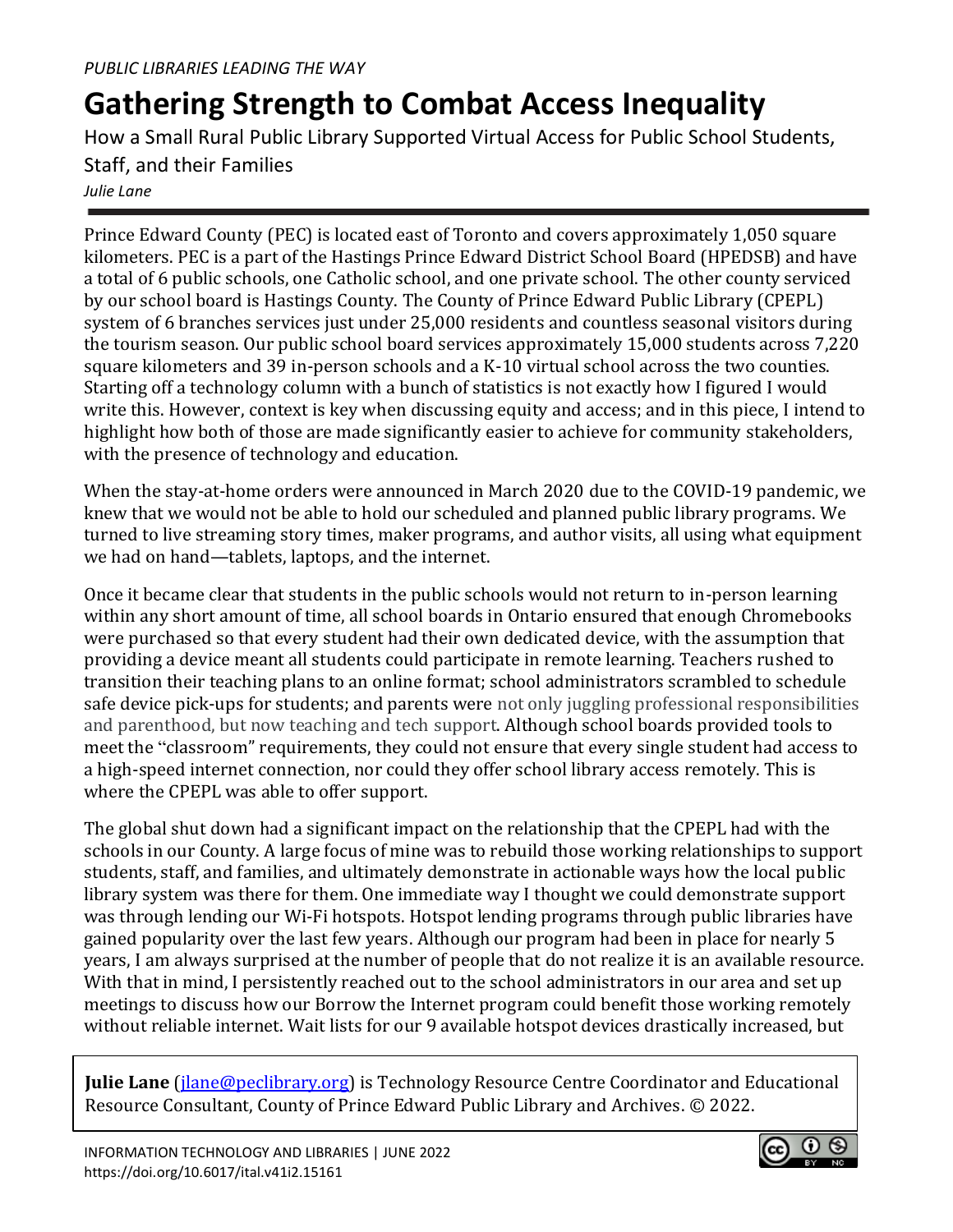our patron community was incredibly supportive of our students and would frequently request that their loan, which is at maximum 7 days in length, be passed to a student. Though connecting families with internet hotspots was helpful for the required online learning, we could not fill the gap completely. If we had an unlimited communications budget, the situation would have been easily remedied, but, as we all know in the Library world, budgets can be *very* tight. This fact pushed us to find creative ways to bring as many resources as possible to the students, staff, and families in our community.

To broaden the reach to individual schools (and staying persistent with that outreach), I focused on not only ensuring that school communities knew what physical resources the library had, but also what electronic resources were available. These conversations and emails with school administrators led me to get in contact with the curriculum coordinator at the board office. This connection was a complete game changer. Instead of us, as a public entity outside of the school community, contacting individual schools and trying to build relationships with teachers, librarians, and administrators, we had the person who oversaw *all* of the school librarians, library technicians, and curriculum development for the K-8 grades on our side. The coordinator was on board to help us make the desired connections with the schools in a number of ways. She put us in contact with the curriculum coordinator for the secondary grades (9-12) and our program and service list was sent from the board office to *every* teacher, principal, school librarian, and library technician in Prince Edward County. We were then able to set up a meeting with the coordinator of assistive technologies for the board, which set us on a track to completely revamp how we marketed and allocated our resources to schools.

It became clear in our first conversation that we needed to get students connected with their public libraries as quickly and efficiently as possible. With students split between in-person learning, virtual learning, or a combination of the two, with still minimal to no access to school library borrowing, the online resources of the public library system seemed like the perfect solution. Not only would connecting students, staff, and their families with their local public library be a way to get everyone reading, but we were fulfilling the opportunity to ensure that *everyone* had genuine and equitable access. What the school board had observed was that the required shift to remote learning made the inequality of literature access glaringly obvious. Students who relied on their school library for reading were not getting that opportunity and students who had individual education plans were jumping through hoops to get digital copies of material. So though everyone had a school supplied Chromebook, not everyone had the same access. This is where public library subscriptions to Hoopla and Libby came to the rescue for providing current and popular literature in a variety of electronic formats for students to immediately access for both course reading and leisure enjoyment.

Connecting with like-minded, growth- and education-oriented people is incredibly empowering. The curriculum coordinators at the board office were so enthusiastic about connecting students, staff, and families in our school board with their public library that it made the next parts of the process not only successful, but fun as well!

The curriculum coordinators and I created a presentation that we brought first to school administrators in Prince Edward County. Having public library advocacy come from the school board was incredibly influential and a big step toward issuing library cards to students. Once we had buy-in from the school administrators, we circulated registration forms for families to fill out and get everyone in their household public library access. We found that the easiest way to do this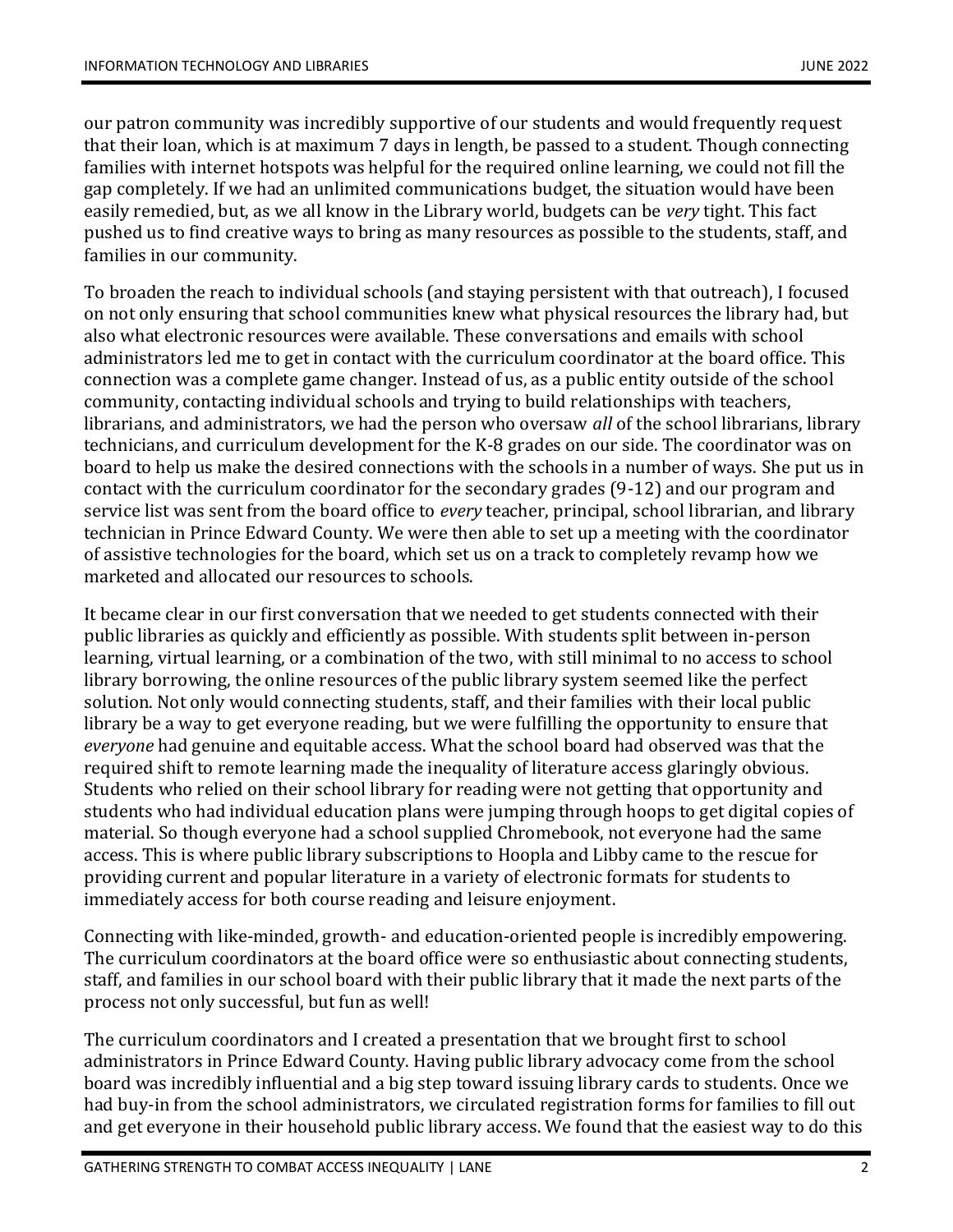was using Google Forms. It was simple for parents to fill out and easy for library staff to glean the required information for card registration. Since the library was also working with the virtual school, we needed to be able to issue library cards even if some students were not in our catchment area. It was common for virtual classes to consist of students from the smallest village in PEC and all the way up to the northern most part of Hastings County, a full 3 hours' drive away. CPEPL was able to accommodate this need. PEC is a tourist destination and frequently issues cards for visitors staying in the area for an extended period of time under the rule of if you "work, live, or play" in PEC, you are eligible for a public library card. Once library cards were set up or renewed for all families who requested them through the Google Form, I got to work teaching students and staff how to access library resources.

After communicating with the curriculum staff and public school administrators, it was decided that creating an information presentation on getting started with Hoopla was the best course of action. Hoopla is an incredibly intuitive application in regards to the format possibilities (eBooks and Audiobooks) as well as adjustable features within each format. The available settings and adjustment options make the reading experience comfortable and accessible as possible for users. Also, since there is no wait time to borrow materials, this allowed entire classes learning remotely to all check out the same title and read together. The material presented to students was easy to understand and interactive. The session provided ample time for students to follow along and test each feature in the Hoopla App with their own individual book selections. The best part? This presentation was just the starting point.

While we were only able to schedule and virtually deliver this presentation at two in-person schools, the other five schools in PEC and a number of primary classes in the virtual school still participated in the Google Form for library card registration.

Teachers started asking what *else* the public library had to offer to enhance the curriculum delivery with additional resources. Many community teachers were reminded of the Public Library's services and resources (beyond just Hoopla) and reached out for class visits or access to materials. Other schools outside of our Prince Edward County catchment reached out and connected with their local public libraries, or vice versa.

We are still working to develop ways to meet the needs of students, staff, and their families through the public library. Some schools in the northern area of the region have students coming from multiple, different public library catchment areas, and most of these libraries do not have the same resources as others, especially in the case of smaller systems. This posed an issue of equitable access for students: Why should some students in the class have access to library online resources, and some not because they come from different/smaller communities? We were able to mitigate this issue with the virtual school, but for students attending in-person learning, we could not give library cards to *every* student in the school board. Thankfully, another public library system in our area stepped up their access to offer virtual library access to any student or teacher in Hastings County (so everywhere except Prince Edward County).

This recognition of the importance of equitable access enabled students to not only regain access to a public library system, but it also ensured that *all* students could access books in the way that best suited them. When I ask a class if listening to an audiobook counts as reading, it amazes me that the majority of the class say "no." Or if I ask students if they had ever read an eBook, some would say it was not a "real" book. These comments and notions are not only untrue, but they are